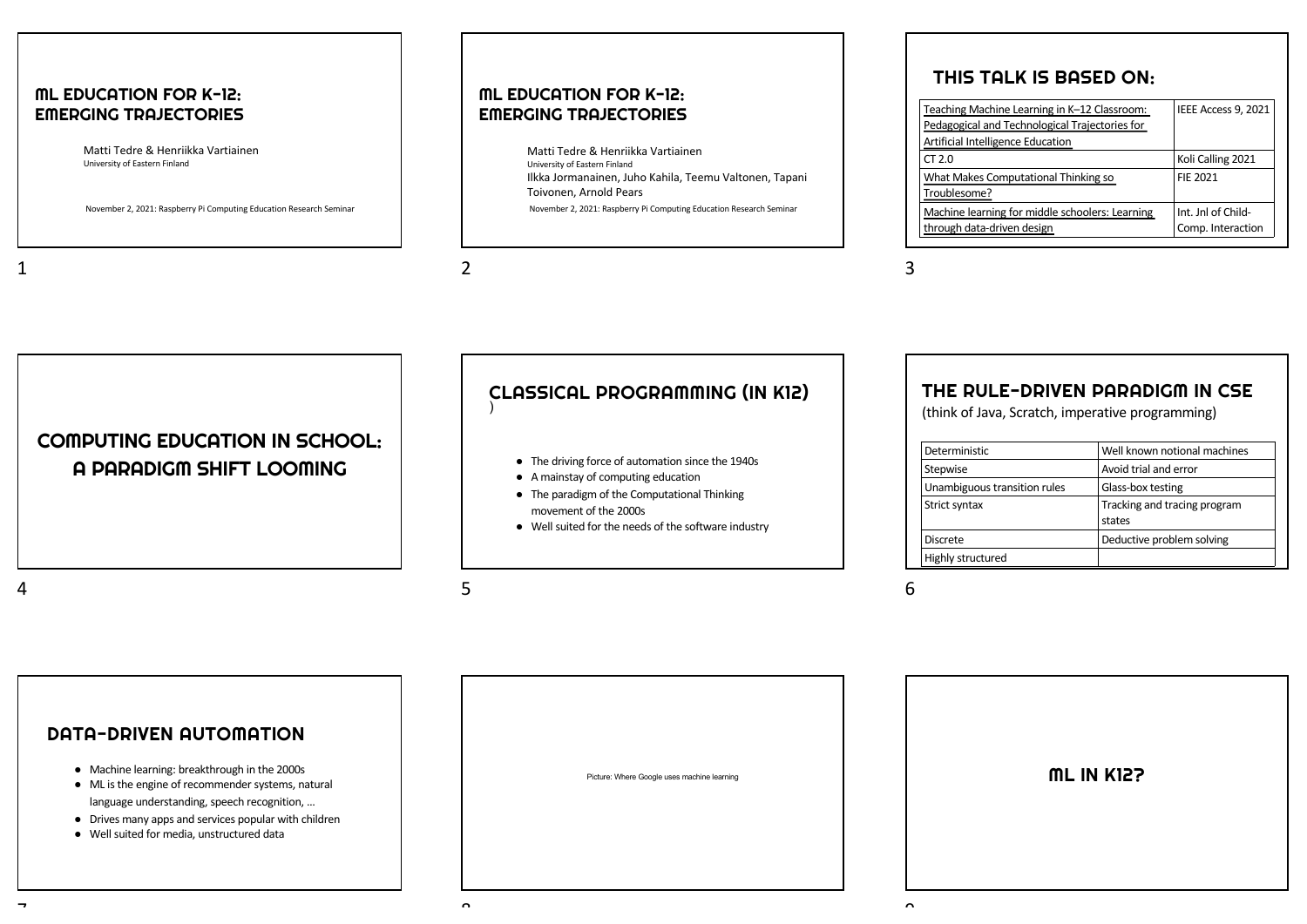# PILOT STUDY MACHINE LEARNING FOR MIDDLE SCHOOLERS

Team: Tapani Toivonen, Ilkka Jormanainen, Juho Kahila, Henriikka Vartiainen, Teemu Valtonen, Matti Tedre

10

 $11$  12



**ONTEVTUOLICIN Pre-conceptions of ML:**<br>How do machines learns **Exploring the basic cone**<br>**and mechanisms of ML:**<br>How do ML systems work Testing and sharing<br>the solution(s) Developing and<br>choosing ML design ideas Joint discussion of ML in<br>everyday life:<br>Now and in what ways<br>are ML systems part of<br>our everyday life? **Construction of the solution<br>- Feature Design<br>- Training Data<br>- Testing the model Group reflections:**<br>- The process of co-design<br>- and learning<br>- Improvement needs Becoming familiar with<br>the ML tools:<br>- Eecture Design the ML tools:<br>- Feature Design<br>- Training Data<br>- Testing the made **Post-conceptions of ML:**<br>How do machines learn? Creating an interface design **DESIGN TASK:** SOCIAL ENVIRONMENT: TECHNOLOGICAL ENVIRONMENT-SOCIAL ENVIRONMENT:<br>Working in small groups and<br>together with CS experts Coogle's Teachable Machine,<br>In-house developed ML applicatio can be solved using M

CONTEXTUALIZING AND EXPLORING ML 13



14

| <b>DESIGN TEAM</b>   | <b>GTM'S MODEL TYPE AND DATA</b>                  | STUDENTS' OWN DESCRIPTIONS OF THEIR SPECIFIC PURPOSE                                                                                                                          |
|----------------------|---------------------------------------------------|-------------------------------------------------------------------------------------------------------------------------------------------------------------------------------|
| Group 1              | Image recognition: different colour pictures      | "Identification of colors for color-blinds"                                                                                                                                   |
| (3 girls and 1 boy)  | derived from the Internet and colour paper        |                                                                                                                                                                               |
| Group 2              | Image recognition: Students' own facial           | "An app that detects your mood. If you are bored the app will tell you something to do and if you are                                                                         |
| $(3$ girls)          | expressions and poses                             | feeling sad, the app will comfort you."                                                                                                                                       |
| Group 3              | Image recognition: pictures from the internet and | "When children or adults collect mushrooms and berries, they may not be sure the mushroom or berry                                                                            |
| (5 boys)             | text hooks                                        | is toxic. So it would be good for them to have something that helps them to check it. That's why I<br>thought it would be good to have an application that could check this." |
| Group 4              | Image recognition: students' hand-written letters | "An application that allows you to take a picture of an essay and it recognize the letters and correct                                                                        |
| (3 boys)             |                                                   | errors automatically."                                                                                                                                                        |
| Group 5              | Image recognition: students' hand-written         | "It can check math calculations but also handwriting. So you show the calculations to the camera and if                                                                       |
| (4 girls)            | numbers                                           | it doesn't understand the handwriting then you need to improve it. Then, when the handwriting is good.<br>it shows whether the calculation is right or wrong."                |
| Group 6              | Image recognition: students' hand-written         | 'calculator. If you can't count something on your head then you can use it."                                                                                                  |
| (2 girls and 2 boys) | numbers                                           |                                                                                                                                                                               |
| Group 7              | Sound recognition: students' own speech           | "Vahturi" ("watchman") · When the teacher leaves the classroom, she/he leaves the app to record the                                                                           |
| (4 girls)            |                                                   | speech of the students. The app recognizes who talks and counts how much each student talked."                                                                                |
| Group 8              | Sound recognition: students playing their own     | "Teachable Machine could be taught to recognize music on different instruments  and different chords                                                                          |
| (3 boys and 1 girl)  | instruments                                       | of guitar and other instruments"                                                                                                                                              |
| Group 9              | Posenet: Students' own poses                      | "Door opening it with Teachable Machine that recognizes the feelings of people's from their faces, for                                                                        |
| (3 boys)             |                                                   | example. If you are angry, that program also recognizes different positions."                                                                                                 |

15

DEVELOPMENT OF ML APPLICATION IDEAS ML design template that asked students to negotiate ● what the app does ● what kind of data are collected and from where (image, sound, poses) ● how many different categories should the model recognize ● under what conditions the teaching data will be given (such as background noise or background setting) CONSTRUCTION OF SOLUTION Children created training data sets using pictures, poses and 1-second sound clips Interface design of an application to recognize different instruments and chords CREATION OF INTERFACE DESIGN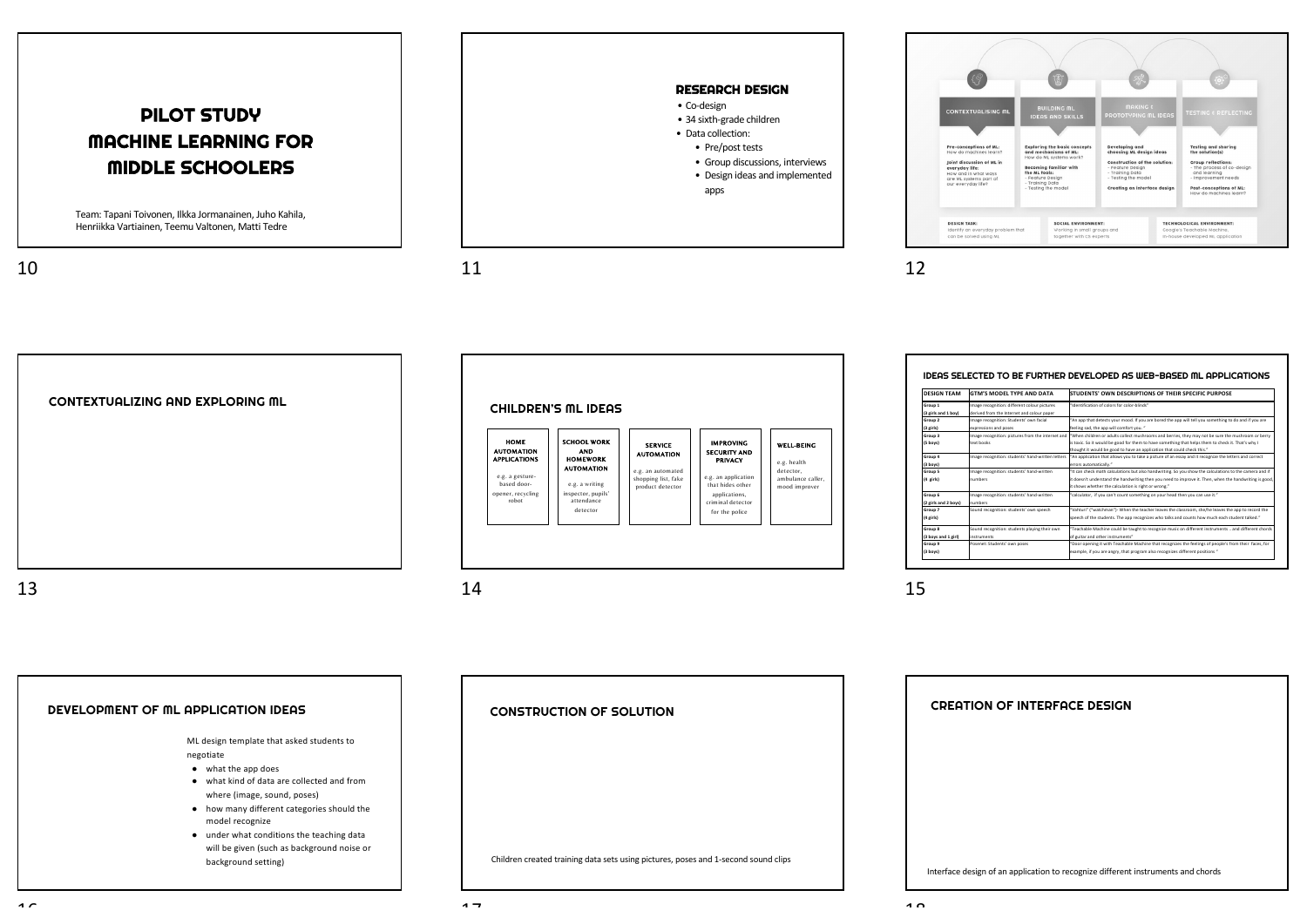

| Jonna: But, I quess, it was also nice<br>to plan and | DATA AGENCY                                      |
|------------------------------------------------------|--------------------------------------------------|
| Katja: Yes. And talk.                                | • After the process, students talked about       |
| Jonna: and implement and                             | themselves as designers, inventors,              |
| Pirita: Yes and we could make                        | collaborators and makers. i.e. positioned        |
| ourselves                                            | themselves as <b>active subjects</b> in relation |
| Jonna: invent our own ideas and                      | to ML                                            |
| finally influence                                    | • They also reflected on the process of          |
| ourselvesbecause usually it is                       | design in terms of the change in their           |
| what the teachers says                               | experienced agency                               |

CER ON ML IN K12: OPPORTUNITIES AND NEW HORIZONS 1. NEW CLASSES OF MEDIA-HEAVY APPLICATIONS BECOME AVAILABLE

- Anything that allows a lot of data to be collected
	- Pictures
	- Sound
	- Gestures
	- Sensor data
- How would you write a Java/Scratch program that can classify gestures in "rock-paper-scissors" game?
	- Making a ML model for the same is trivial

 $24$ 



## 2. FROM RULES TO DATA

- Anything that allows a lot of data to be collected can be made into an ML model:
	- Children's drawings
	- Sports activities
	- Gestures, poses
	- Web searches
	- Cartoon pictures
	- Sound clips

#### 3. SHIFT IN THE ROLE OF SYNTAX

- Syntax is one of the harder bits in learning programming
- Most common data-driven learning tools at the moment are drag & drop
- But not all:
	- Wolfram Programming Lab
	- eCraft2Learn (Ken Kahn's Snap! tools)

 $22$ 

23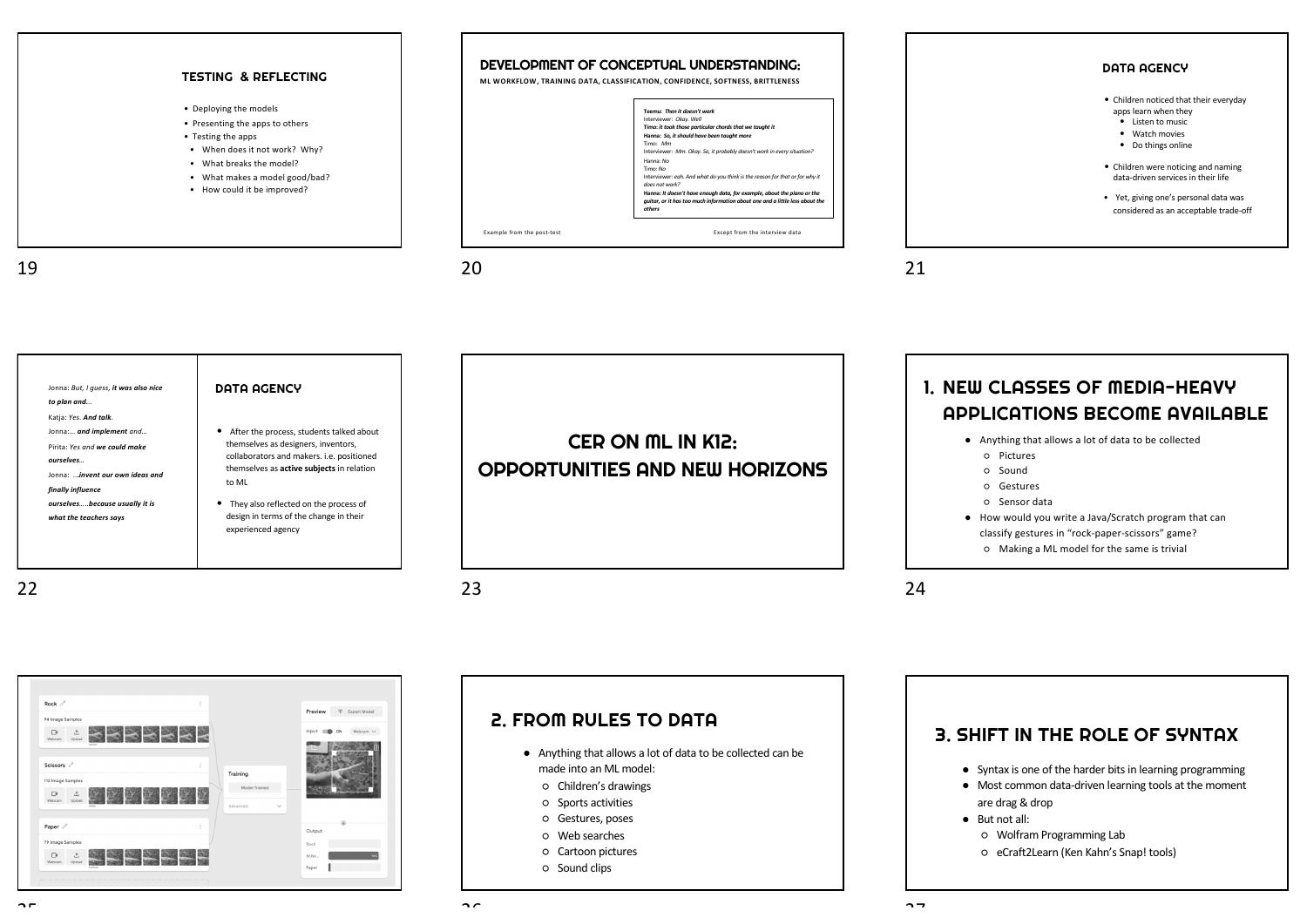

#### 6. THE ALGORITHMIC STEP

- "From coding to teachable machines" (Druga, 2018)
- In traditional programming one can trace program execution step by step
	- Programs are designed by stepwise rules
- In neural networks "steps" are not key
	- Describing users' intentions is important for getting enough of the right kind of data for the job



7. GLASS **&** BLACK BOXES

- All computing education uses abstraction to hide complexity and focus on what's important
- ML models are extremely **opaque**: individual weights and parameters make no sense to humans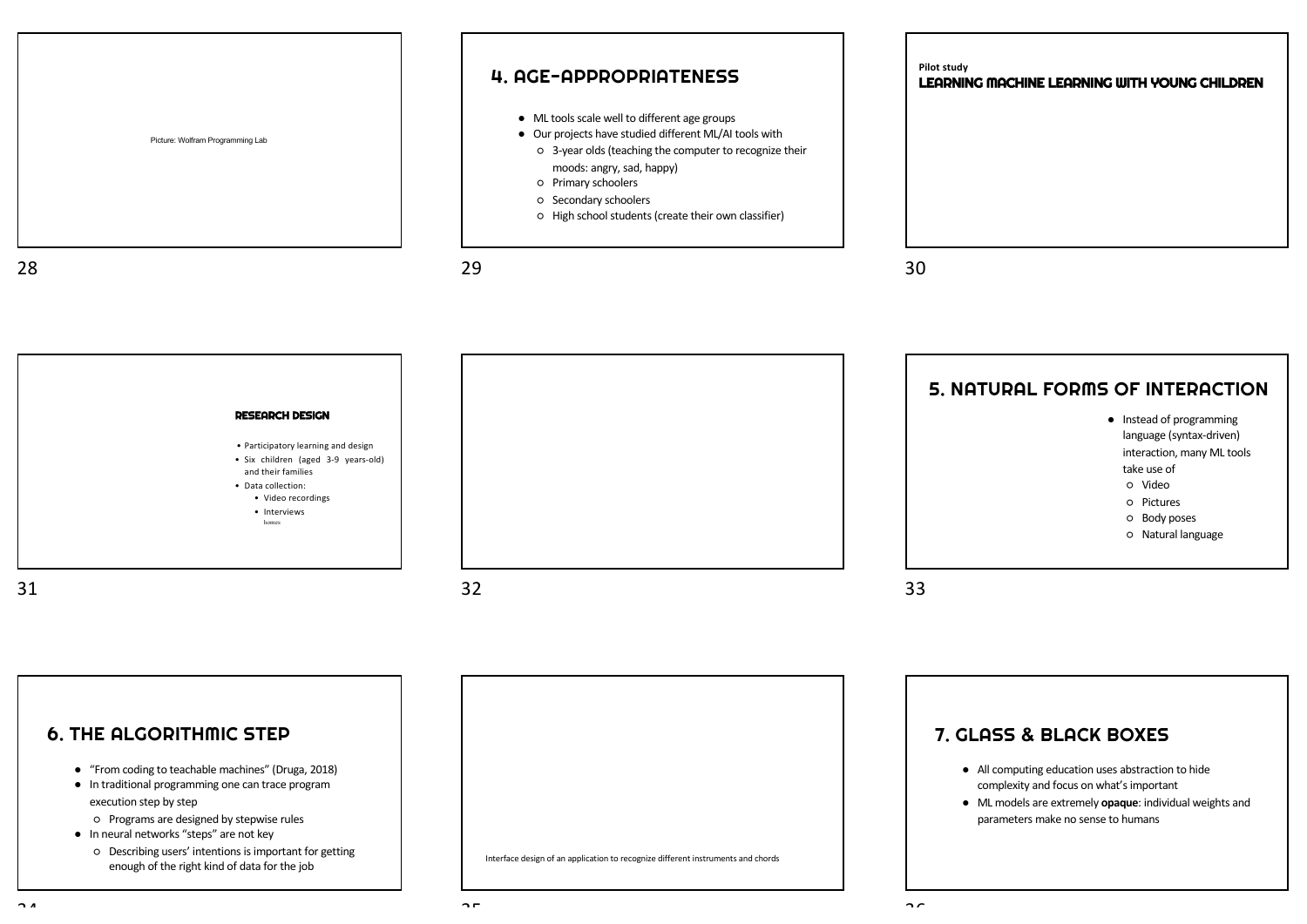

- E.g. Java program execution:
- Named memory locations
- Control flow
- Branching and looping
- etc.

37

#### 8. NEW NOTIONAL MACHINES

- What kinds of notional machines are needed for describing...
	- Passing data through a neural network?
	- Training a network using a training algorithm that adjusts weights to realize a function?
	- Massively parallel systems: thousands of matrix cores?
- The problem is: **We don't know**

38

Picture: Wolfram Programming Lab

39





Picture: Children creating a sound recognition model



○ Their goodness can be statistically determined

 $\overline{4}$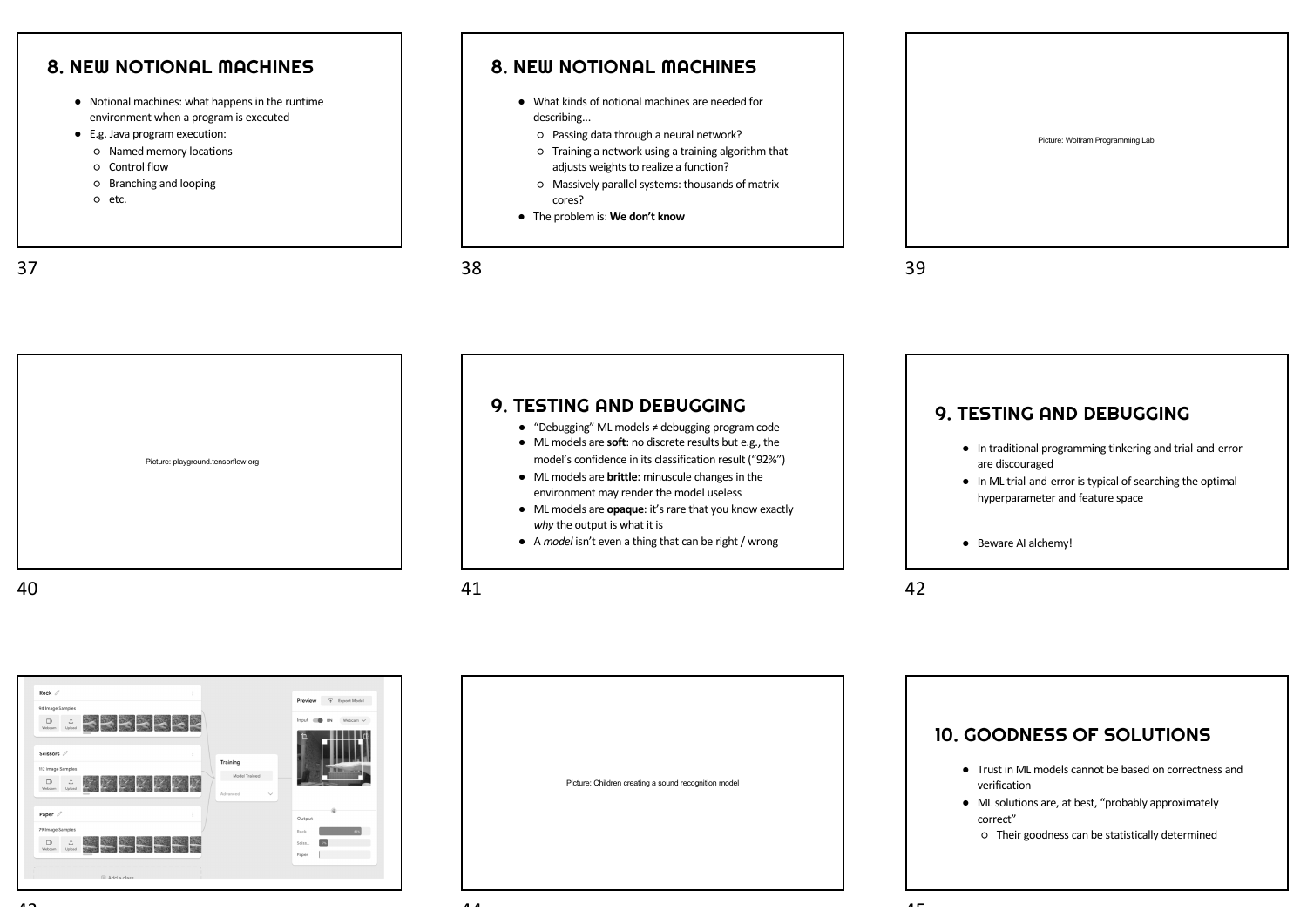## 10. GOODNESS OF SOLUTIONS

- Reductionism is lost
- Emergence dominates
- Complex systems have properties that rise from the interactions of massively many interacting parts ○ Neural networks

46

#### 11. STE(A)M INTEGRATION

- Epistemology of rule-based programming: deductive, positivist
- Epistemology of data-driven computing: inductive, falsificationist
- Empirical research is of the latter type
	- (Of course there are deductive parts!)

47

50

 $-2$ 

## 11. STE(A)M INTEGRATION

- Messing about in science:
	- Data from bicycle sharing in Chicago
	- Language corpora from Dr. Seuss, Taylor Swift
	- ML models of mango sweetness, mango quality, and mango market
- ML-based learning environments offer high degrees of freedom for experiments

48

#### 12. BANISHING MAGIC

- Tenet of technology education: Teach the student how the world around them works
- But how do the following work:
	- TikTok's recommendations
	- Face recognition
	- Speech recognition
	- Translation

## 12. BANISHING MAGIC

- ML isn't magic
- ML systems are not intelligent
- They are cleverly designed technology trained with copious amounts of data

## 13. ETHICAL AND SOCIETAL IMPLICATIONS

● Accountability ● Democracy ● Veracity ● Etc.

- Privacy
- Surveillance
- Tracking
- Job losses
- Misinformation
- Algorithmic bias
- Diversity

51

| CONCEPTUAL CHANGES IN COMPUTING EDUCATION |                                                              |
|-------------------------------------------|--------------------------------------------------------------|
| CT 1.0                                    | CT 2.0                                                       |
| Correctness can be formally proven        | Models may display higher or lower<br>confidence, efficiency |
| Debugging: Tracking and tracing           | Evaluate the model wrt predictions                           |

| <b>INIOUCIS THEY UISDIGY THEFICI OF TOWCH</b>                         |
|-----------------------------------------------------------------------|
| confidence, efficiency                                                |
| Evaluate the model wrt predictions                                    |
| Inductive problem-solving                                             |
| Black-boxed                                                           |
| Parallel, possibly nondeterministic<br>passing data through a network |
| Unstructured data                                                     |
|                                                                       |

# COMPUTING EDUCATION IN SCHOOL: CONCEPTUAL SHIFTS

## PROBLEM SOLVING WORKFLOWS

| CT 2.0 (DATA-DRIVEN)                                                     |
|--------------------------------------------------------------------------|
| Describe the job and collect data from<br>the intended context           |
| Filter and clean the data. Label the<br>data                             |
| Implement a solution in a stepwise Train a model from the available data |
| Evaluate and use the model                                               |
|                                                                          |

49

- - -
		-
	-